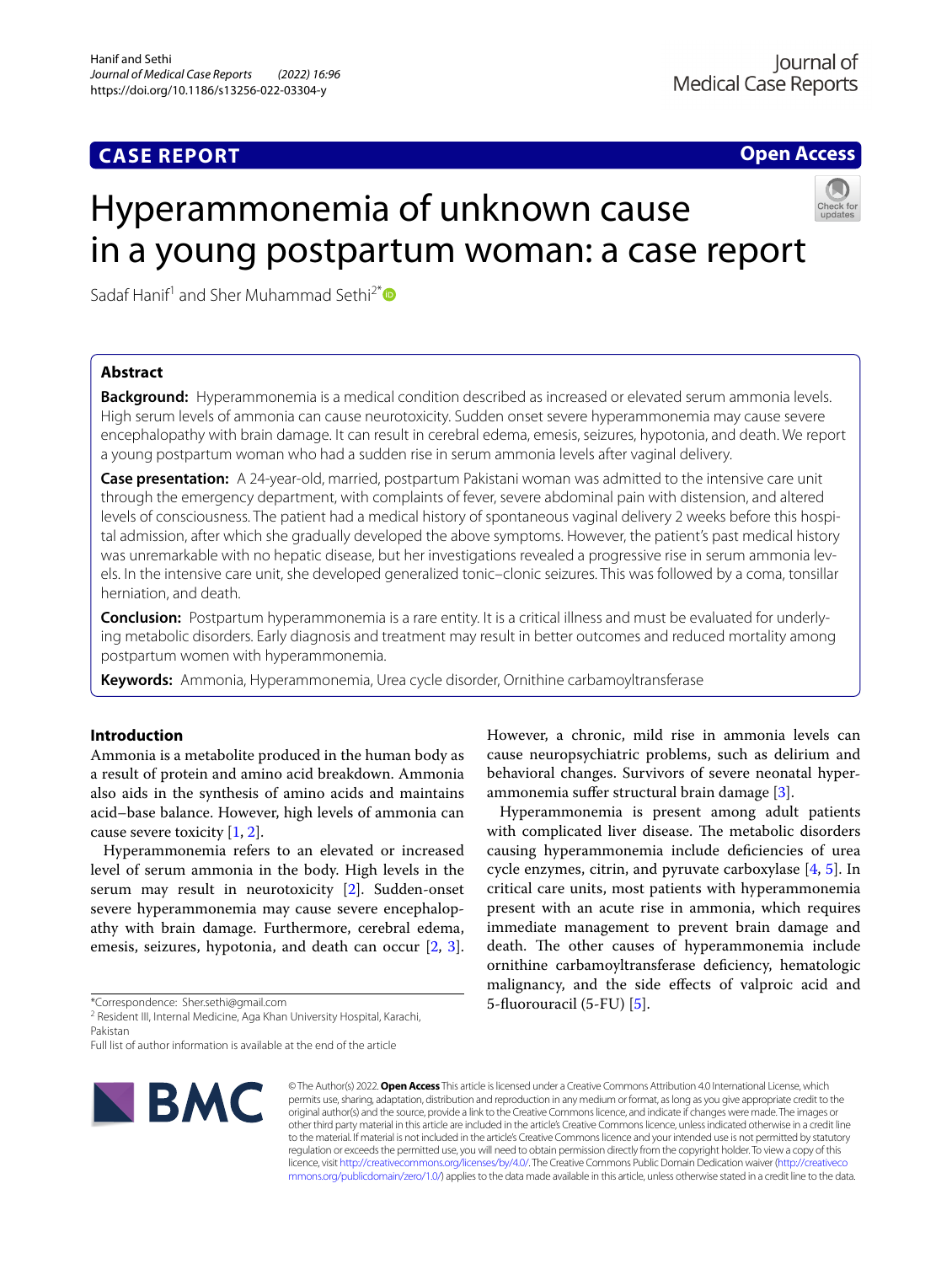Here we report a case of young postpartum women who had a sudden rise in ammonia levels after vaginal delivery.

## **Case presentation**

A 24-year-old postpartum Pakistani woman was admitted to the intensive care unit (ICU) of a well-equipped private tertiary care hospital through the emergency department. The presenting complaints were fever, severe abdominal pain with distension about 2 weeks after delivery, and altered levels of consciousness (ALOC) presenting 2 days before admission. She had a high-grade fever, undocumented, without chills and rigors, relieved with medications, and associated with severe generalized abdominal pain. Abdominal pain was sharp, constant, had no aggravating or relieving factors, and was associated with bloating and distension. Over the past 2 days she developed altered mentation in which she was talking inappropriately, not recognizing close family members, and getting drowsier. She was primigravida and had a spontaneous vaginal delivery 2 weeks before this hospital admission, after which she gradually developed the above symptoms. However, she did not have a signifcant medical history. Family history was also unremarkable. On physical examination, she was pale, tachycardiac (heart rate was 120 bpm), and tachypneic (respiratory rate was 32 breaths/minute). She had a Glasgow Coma scale score of 8/15, so was electively intubated. Her motor examination was unremarkable, while the rest of the neurological exam cannot be accessed due to low mentation. Her cardiovascular and respiratory examinations were insignifcant. In the abdomen, examination revealed a soft, distended abdomen with hepatomegaly and positive shifting dullness. There was no tenderness in the abdomen. An investigation was then conducted to determine the cause of her symptoms. Her initial laboratory investigations are presented in Table [1](#page-1-0). Based on her high polymorphic leukocytosis on cerebrospinal fuid (CSF) analysis, it was suspected that she had acute bacterial meningitis. Hence, empirical antibiotics in meningitic doses were given. Despite treatment, her central nervous system examination showed no improvement. She remained comatose throughout her ICU stay.

Moreover, she developed generalized tonic–clonic seizures. Levetiracetam was initiated to control seizures. Her blood biochemistry showed a persistent rise in serum ammonia levels. Three ammonia level assessments showed a gradual increase from 695  $\mu$ /dL, 770  $\mu$ / dL, to [1](#page-1-1)300  $\mu$ /dL in 3 days (Fig. 1). Ultrasound of the liver showed normal liver size, shape, and echo texture, with no evidence of chronic liver disease.

She was kept on a high protein diet to prevent hyperammonemia. A medication to neutralize ammonia was

#### <span id="page-1-0"></span>**Table 1** Laboratory investigation of the patient

| Complete blood count     | Hemoglobin: 10 mg/dL<br>Hematocrit: 32%<br>Total leukocyte count: 10,000/mL<br>Platelets count: 51,000                                                                    |
|--------------------------|---------------------------------------------------------------------------------------------------------------------------------------------------------------------------|
| Liver function tests     | Total bilirubin: 1.7 mg/dL<br>Alanine transaminase: 15 IU/L<br>Aspartate aminotransferase: 38 U/L<br>Gamma-glutamyl transferase: 16 IU/L<br>Alkaline phosphatase: 35 IU/L |
| Enzymes                  | Trop-I: Negative<br>Procalcitonin: 8 ng/mL<br>Creatinine phosphokinase: 391 IU/L                                                                                          |
| Screening for infections | Malaria parasite microscopy: Negative<br>Dengue ELISA : Negative<br>HIV ELISA: Negative<br>Hepatitis B antibody: Nonreactive<br>Hepatitis C antibody: Nonreactive         |
| CFS examination          | Protein levels: 25 mg/dL<br>Glucose levels: 72 mg/dL<br>Chloride levels: 136 mg/100 mL<br>Leukocyte count 19 cells/µL (neutro-<br>phil 80% and lymphocyte 20%)            |



<span id="page-1-1"></span>not ofered because of nonavailability. She purged with 2–3 stools per day. Lactulose and l-carnitine were given. The nephrology team was taken on board and she had a session of hemodialysis. On the third day of admission, her pupil got fxed. A magnetic resonance imaging of the brain was then done that showed tonsillar herniation (Fig. [2\)](#page-2-0).

Despite conservative management and all efforts to control hyperammonemia, she sufered permanent brain damage. Postpartum examination was not performed. We did not perform any tissue biopsy. Genetic testing is not available at our institution. The patient's family was informed about the guarded prognosis and they decided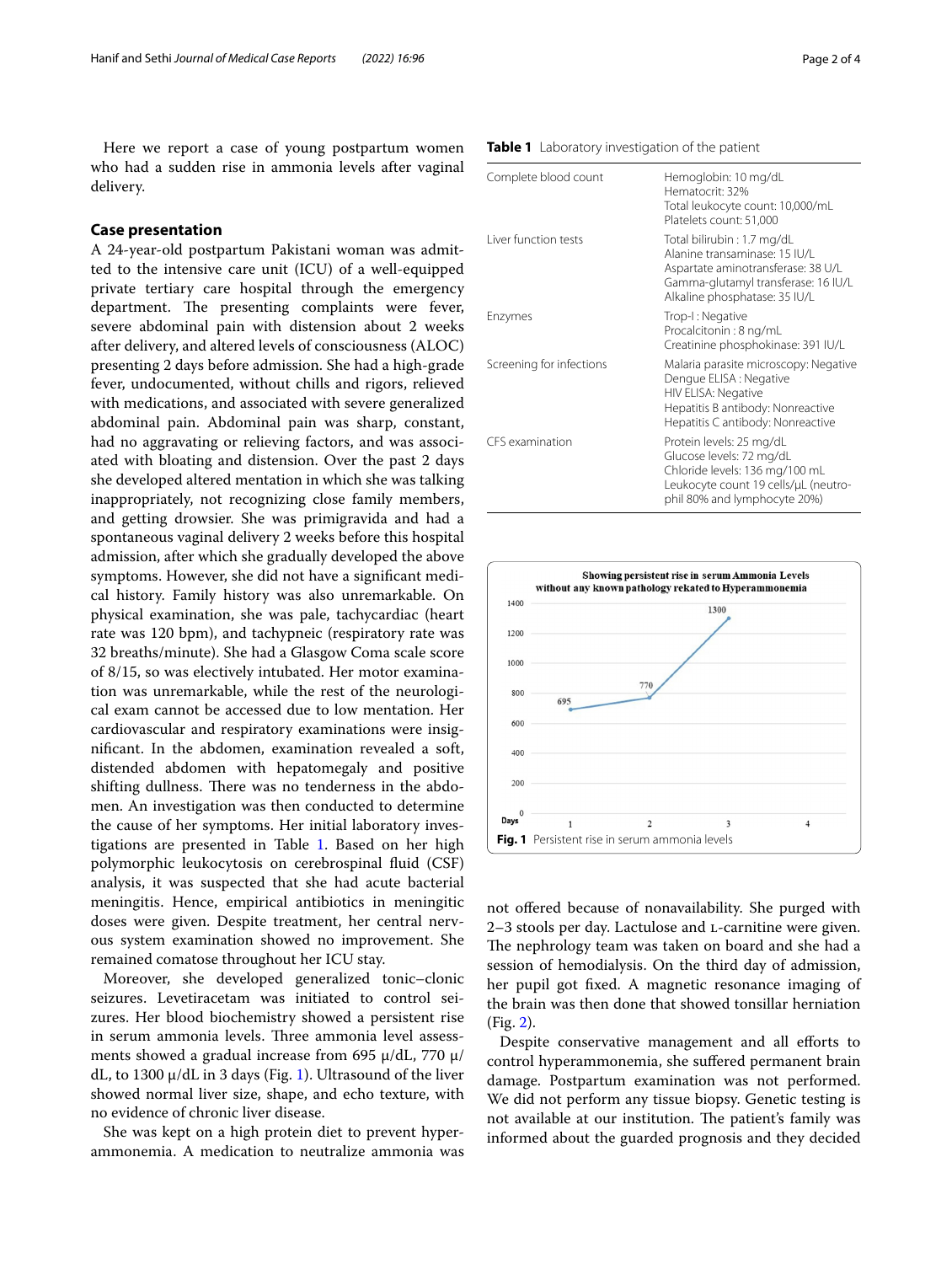

<span id="page-2-0"></span>to withdraw support. The patient succumbed to death after being removed from the ventilator on 4th day of the hospital stay.

# **Discussion**

We report a case of a young woman with rapidly progressive hyperammonemia of unknown origin.

Her initial diagnostic workup failed to reveal any relevant etiology including chronic liver disease. Moreover, she was treated for suspected bacterial meningitis but she never responded to the treatment and remained comatose. Furthermore, a rapid rise in serum ammonia level led to further brain damage, which resulted in tonsillar herniation and death. Previously published literature has reported ornithine carbamoyltransferase (OTC) defciency, hematologic malignancy, and the side efects of valproic acid and 5-fuorouracil (5-FU) as the cause of unexplained hyperammonemia in the absence of hepatic dysfunction  $[6-9]$  $[6-9]$ . In this case, the patient was never given any antiepileptic before ICU admission and in ICU stay she received levetiracetam and lacosamide instead of valproic acid to control the epileptic seizures. Hence, this rules out any possible role of valproic acid in raising her serum ammonia levels as supported by the previous evidence [\[9](#page-3-6), [10](#page-3-7)].

Moreover, the patient had no history of any metabolic disorder so she was not investigated to rule out hyperglutaminemia, or orotic aciduria to diagnose ornithine

carbamoyltransferase (OTC) defciency. However, a previous case supports the possibility of undiagnosed ornithine carbamoyltransferase defciency resulting in unexplained postpartum hyperammonemia [\[11](#page-3-8)]. However, another possible explanation of unexplained postpartum hyperammonemia, in this case, could be enzymatic defciencies and disorders of the urea cycle that rarely manifest clinically in adulthood until the body goes through physiological stresses or increased catabolism such as during surgery, delivery, or trauma [\[7](#page-3-9), [12](#page-3-10), 13. The postpartum period is a highly catabolic state and unexplained postpartum hyperammonemia is previously reported as a rare outcome among postpartum women with urea cycle enzyme deficiency [\[13\]](#page-3-11). Nonhepatic hyperammonemia is now becoming common, with most causes being drug-induced or a genetic inborn error of metabolism. However, it is important to note that genetic testing is not frequently available or done. Further studies and cases are required to support this diagnosis of nonhepatic and non-drug-induced hyperammonemia, especially when genetic predisposition is not known or genetic workup is not available.

Despite these hypotheses, we recommend further research into diagnosing and managing these patients. This case report has blown our minds and forced us to evaluate and study postpartum hyperammonemia. Though cases had been reported in the past, in a third world country such as Pakistan, we should be clinically